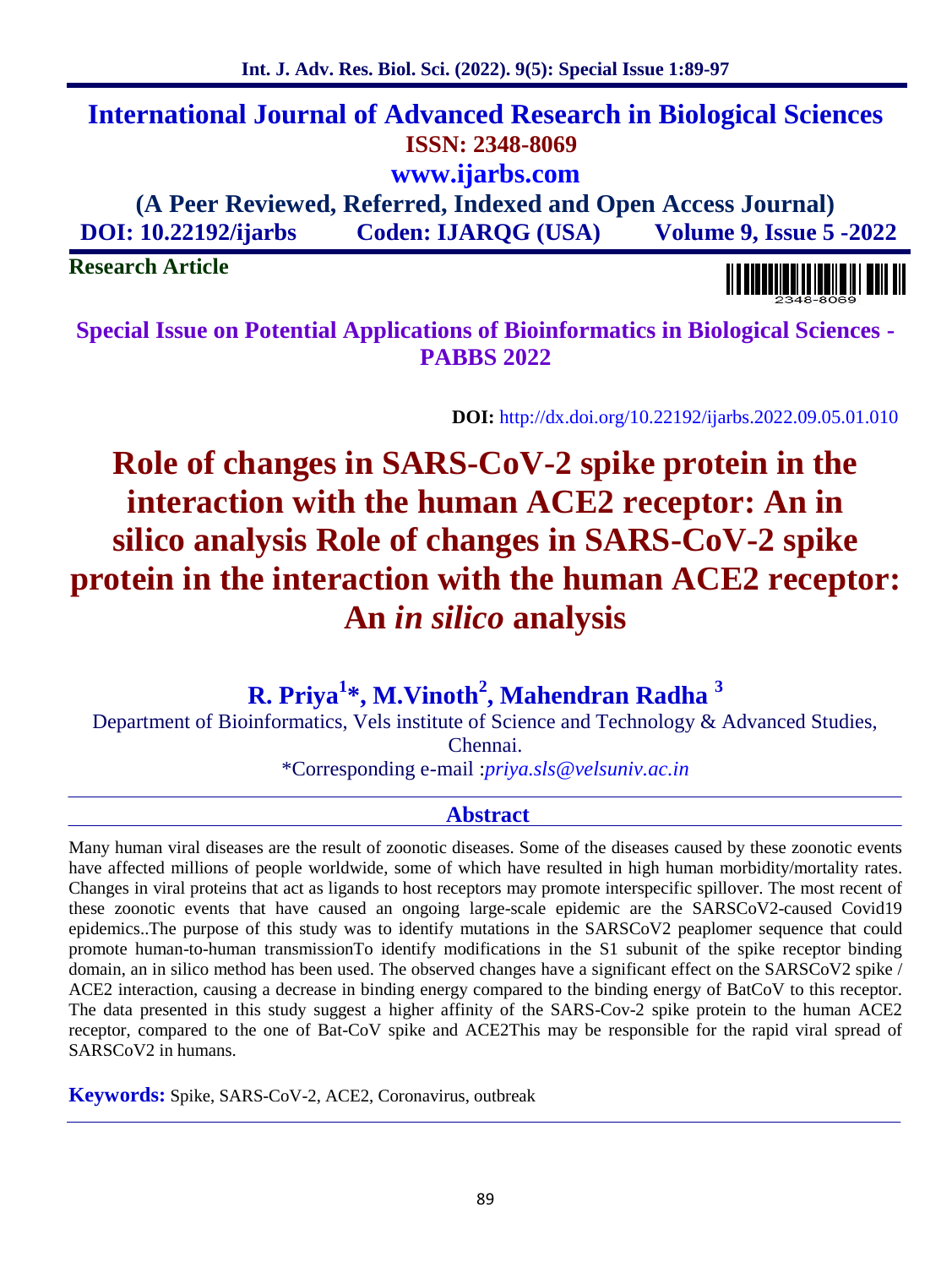## **Introduction**

Acute Respiratory Syndrome with Severity SARS (Middle Eastern Respiratory Syndrome) Coronavirus Coronavirus (MERS-CoV) and the newly discovered novel Coronavirus (SARS- CoV-2) are both members of the Coronaviridae family, genus Betacoronavirus, which have been linked to major epidemic outbreaks. These are enveloped viruses with a 32-kilobyte positive sense single-strand RNA. The spike, membrane, envelope protein, and nucleocapsid are the four primary structural proteins found in viral particles. The spike protein protrudes from the virion's envelope and is important for receptor host selection and cellular attachment.

SARS and SARS-CoV-2 spike proteins interact with angiotensin-converting enzyme 2 (ACE2), according to strong scientific data (Chen et al 2020 Wan et al.). Other cellular receptors, including as the C-type lectin CD209L and DC- SIGN, also play a secondary role in viral attachment However, contact between viral proteins and their cell membrane receptors appears to be an important step in the reproductive cycle of SARS-CoV and possibly SARSCoV2. (Walls et al.). Furthermore, the effectiveness of viral infection is highly reliant on this procedure. Protein-protein interactions are linked to a number of physicochemical parameters.

The nature of residues and the sort of chemical interactions that occur between ligand and receptor define these parameters. As a result, the presence of residues that provide a more energetically favourable contact (lower free energy) may drive binding kinetics and eventually lead to fusion. As a result, the goal of this research was to assess the energetic profile of the interaction between the SARS-CoV-2 spike protein and the human cell receptor ACE2.

## **Materials and Methods**

#### **NCBI:**

NCBI is database which is used to charged with creating automated systems for storing and analyzing knowledge about molecular biology, biochemistry, and genetics. NCBI is now a leading source for publicbiomedical databases, software tools for analyzing molecular and genomic data, and research in computational biology.

#### **PUBCHEM:**

PUBCHEM is the database which is used to drug discovery and many aspects such as lead identification and optimization, compound-target profiling, polypharmacology studies and unknown chemical identityelucidation. PubChem has also shown to be a useful tool for creating secondary databases, software tools, and online applications..

#### **PROTEIN DATA BANK:**

PROTEIN DATA BANK (PDB) is the database which is used find 3D structure of the protein. The PDB is a key in areas of structural biology, such as structural genomics. Most major scientific journals and some funding agencies now require scientists to submit their structure data to the PDB.

#### **UNIPROT:**

UNIPROT also called as SWISSPROT It an up-to-date, comprehensive bodyof protein information at a single site.It aids scientific discovery by collecting, interpreting andorganising this information so that it is easy to access and use.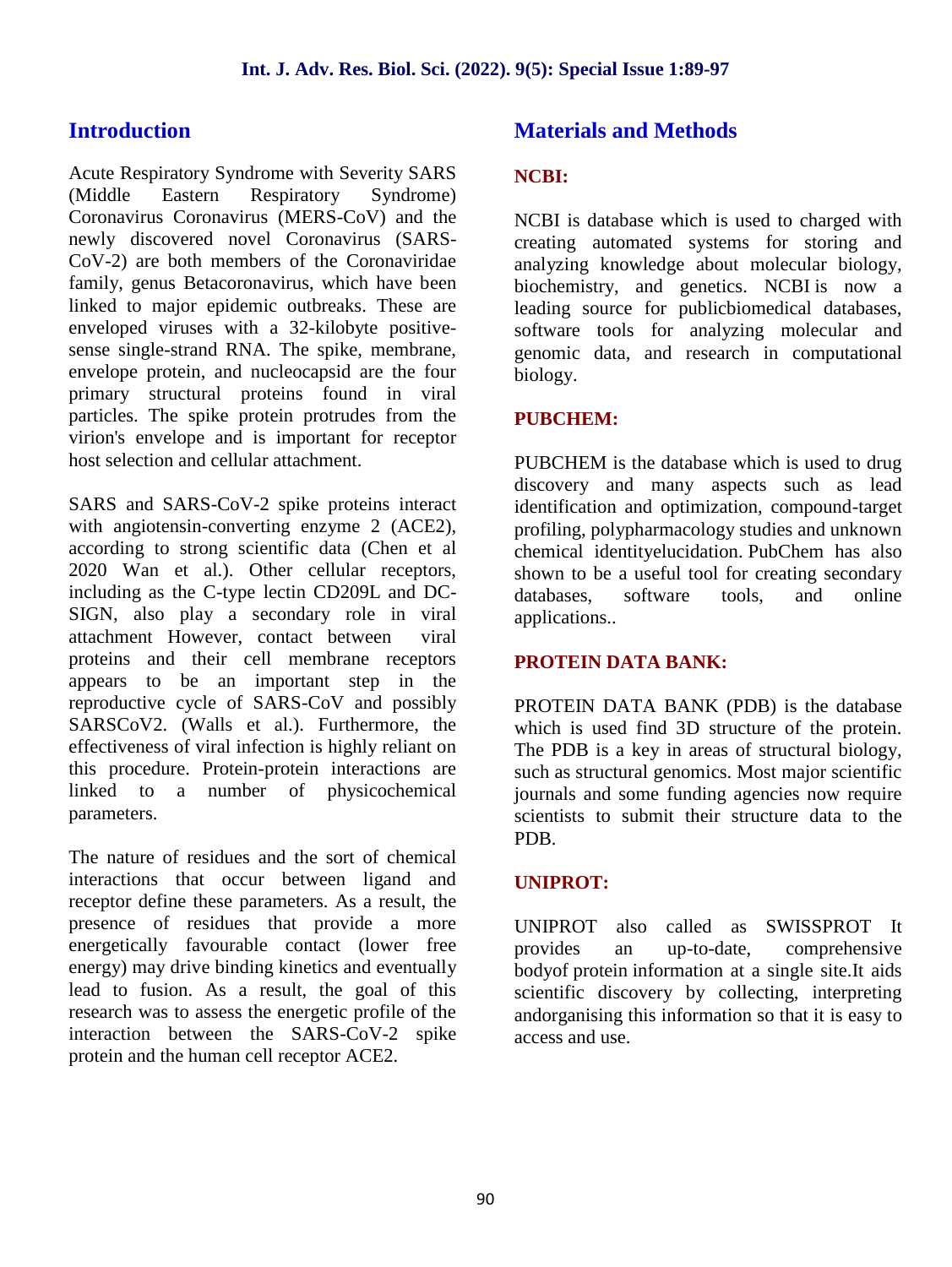#### **SWISSMODEL**

SWISSMODEL is the online web server dedicated to homology modeling of 3D protein structures. Homology modeling is currently the most accurate method to generate reliable three-

#### **TCOFFEE Alignment:**

T-Coffee is a multiple sequence alignment program.

#### **Protein sequence:**

 >tr|A0A7I2V4H0|A0A7I2V4H0\_HUMAN Angiotensin-converting enzyme 2 OS=Homo sapiens OX=9606 GN=ACE2 PE=4 SV=1

- MSSSSWLLLSLVAVTAAQSTIEEQAKTFLDKFNHEAEDLFYQSSLASWNYNTNITEENVQ
- NMNNAGDKWSAFLKEQSTLAQMYPLQEIQNLTVKLQLQALQQNGSSVLSEDKSKRLNTIL
- NTMSTIYSTGKVCNPDNPQECLLLEPGLNEIMANSLDYNERLWAWESWRSEVGKQLRPLY
- EEYVVLKNEMARANHYEDYGDYWRGDYEVNGVDGYDYSRGQLIEDVEHTFEEIKPLYEH L
- HAYVRAKLMNAYPSYISPIGCLPAHLLGDMWGRFWTNLYSLTVPFGQKPNIDVTDAMVDQ
- AWDAQRIFKEAEKFFVSVGLPNMTQGFWENSMLTDPGNVQKAVCHPTAWDLGKGDFRIL
- M
- CTKVTMDDFLTAHHEMGHIQYDMAYAAQPFLLRNGANEGFHEAVGEIMSLSAATPKHLKS
- IGLLSPDFQEDNETEINFLLKQALTIVGTLPFTYMLEKWRWMVFKGEIPKDQWMKKWWEM
- KREIVGVVEPVPHDETYCDPASLFHVSNDYSFIRYYTRTLYQFQFQEALCQAAKHEGPLH
- KCDISNSTEAGQKLFNMLRLGKSEPWTLALENVVGAKNMNVRPLLNYFEPLFTWLKDQNK
- NSFVGWSTDWSPYADQSIKVRISLKSALGDKAYEWNDNEMYLFRSSVAYAMRQYFLKVK
- N

QMILFGEEDVRVANLKPRISFNFFVTAPKNVSDIIPRTEVEKAIRMSRSRINDAFRLNDN

SLEFLGIQPTLGPPNQPPVSIWLIVFGVVMGVIVVGIVILIFTGIRDRKKPTPLLGKSWL

TAILKD

## **Results and Discussion**

#### **Phylogenetic tree analysis**

| <b>Help &amp; Documentation</b><br><b>Bioinformatics Tools FAQ</b><br>Input form<br>Web services    | <b>R</b> Feedback | <share< th=""></share<> |
|-----------------------------------------------------------------------------------------------------|-------------------|-------------------------|
| Results for job kalign-I20210427-141443-0590-4204149-p2m                                            |                   |                         |
| Alignments Result Summary Phytogenetic Tree<br>Results Viewers Submission Details                   |                   |                         |
| Download Phylogenetic Tree Data                                                                     |                   |                         |
| Phylogenetic Tree                                                                                   |                   |                         |
| This is a Neighbour-joining tree without distance corrections.                                      |                   |                         |
| AAQ89076 0.00166<br>NP 0013763310<br>NP 001358344 -0.00159<br>QLP88822 0.00812<br>NP 068576-0.00159 |                   |                         |
| <b>Tree Data</b>                                                                                    |                   |                         |
|                                                                                                     |                   |                         |

dimensional protein structure models and is routinely used in many practical applications.

#### **Phylogenetic analysis:**

A phylogenetic tree is a diagram that represents evolutionary relationships among organisms.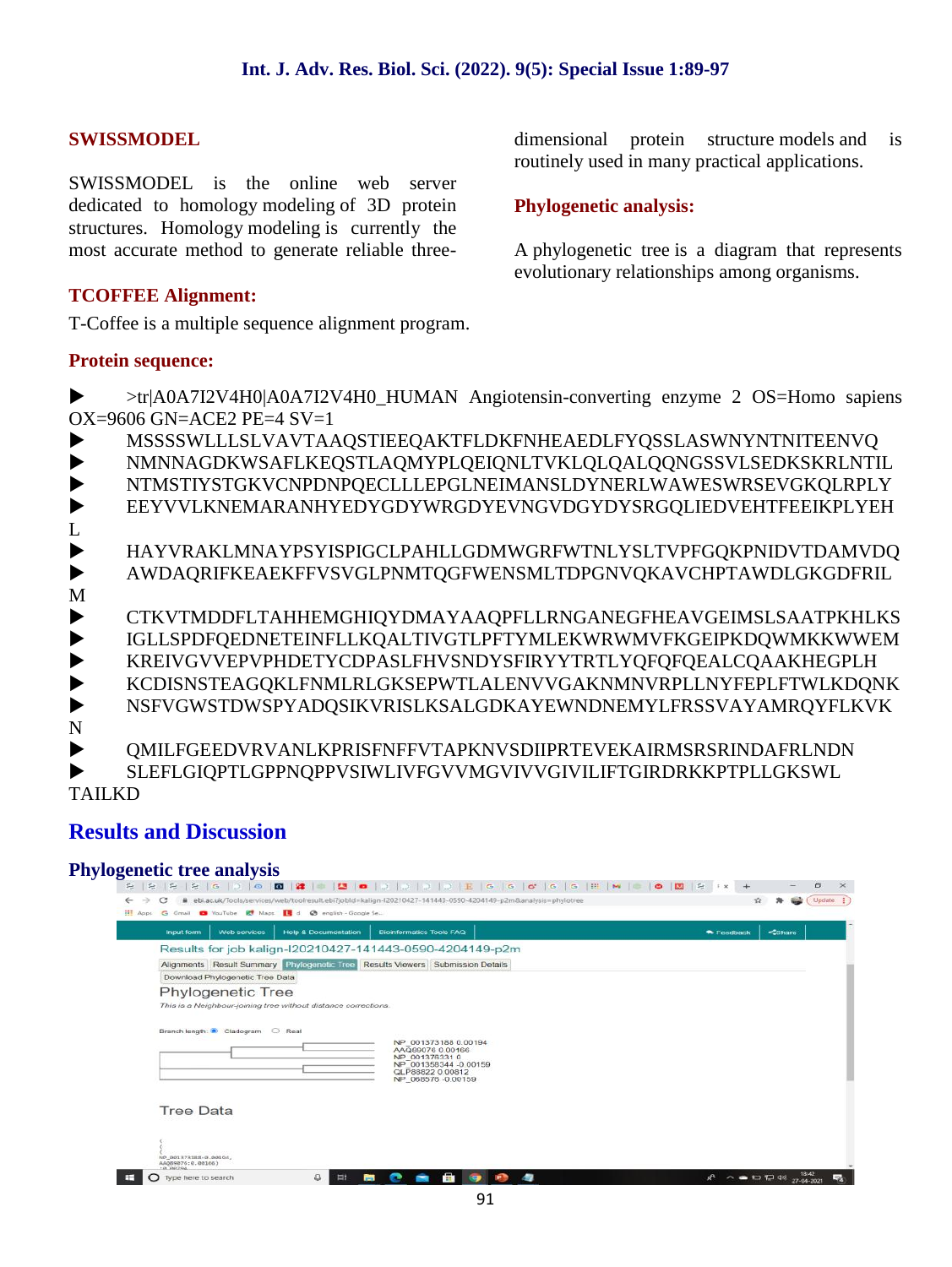## Protein Data Bank



## Homology modeling:

| Templates 6<br>Models 1 | Project Data ~ Model Results @                    |                                                                                      |                                                     |
|-------------------------|---------------------------------------------------|--------------------------------------------------------------------------------------|-----------------------------------------------------|
|                         | Order by: GMQE                                    | $\checkmark$                                                                         |                                                     |
|                         |                                                   | Oligo-State @<br>Ligands <sup>®</sup><br>Hetero 1 1 mer<br>None                      | CMQE O QMEAN O<br>7.14%<br>0.00                     |
|                         |                                                   | <b>Global Quality Estimate</b><br>Local Quality Estimate                             | Comparison<br>٨                                     |
|                         | Model 01 -                                        | QMEAN<br>$-7.14$<br>CB<br>$-2.23$<br>All Atom<br>$-1.08$                             |                                                     |
|                         | <b>Structure</b><br>Assessment<br>$\equiv$ $\Box$ | solvation<br>$-1.52$<br>Residue Number<br>$-6.45$<br>torsion                         | Protein Size Residues!                              |
|                         |                                                   | Membrane annotation has been transferred from template. O                            |                                                     |
|                         |                                                   | Show / Hide                                                                          |                                                     |
|                         |                                                   | Template Seq Identity Coverage<br>Description                                        |                                                     |
|                         |                                                   | 2knc.1 21.54%<br>cytoplasmic heterocomplex                                           | Platelet integrin ALFAIID-BETA3 transmembrane-<br>v |
|                         |                                                   | Model-Template Alignment                                                             |                                                     |
|                         | 2kmc.1.A-                                         | ○ Model DIRSSSSMLLLSLVAVIAAQSIISLQASCIPLDHENNEARULSTQSSLASWDININISSANVQNENBAGURNS 70 |                                                     |
|                         |                                                   | Model 01 AFLKEOSTLAOMYPLOEIONLIVKLOLOOLLOOKSSSVLSEDKSKRLNTFLMTMSTIVSTGZVCNPDNPCE 440 |                                                     |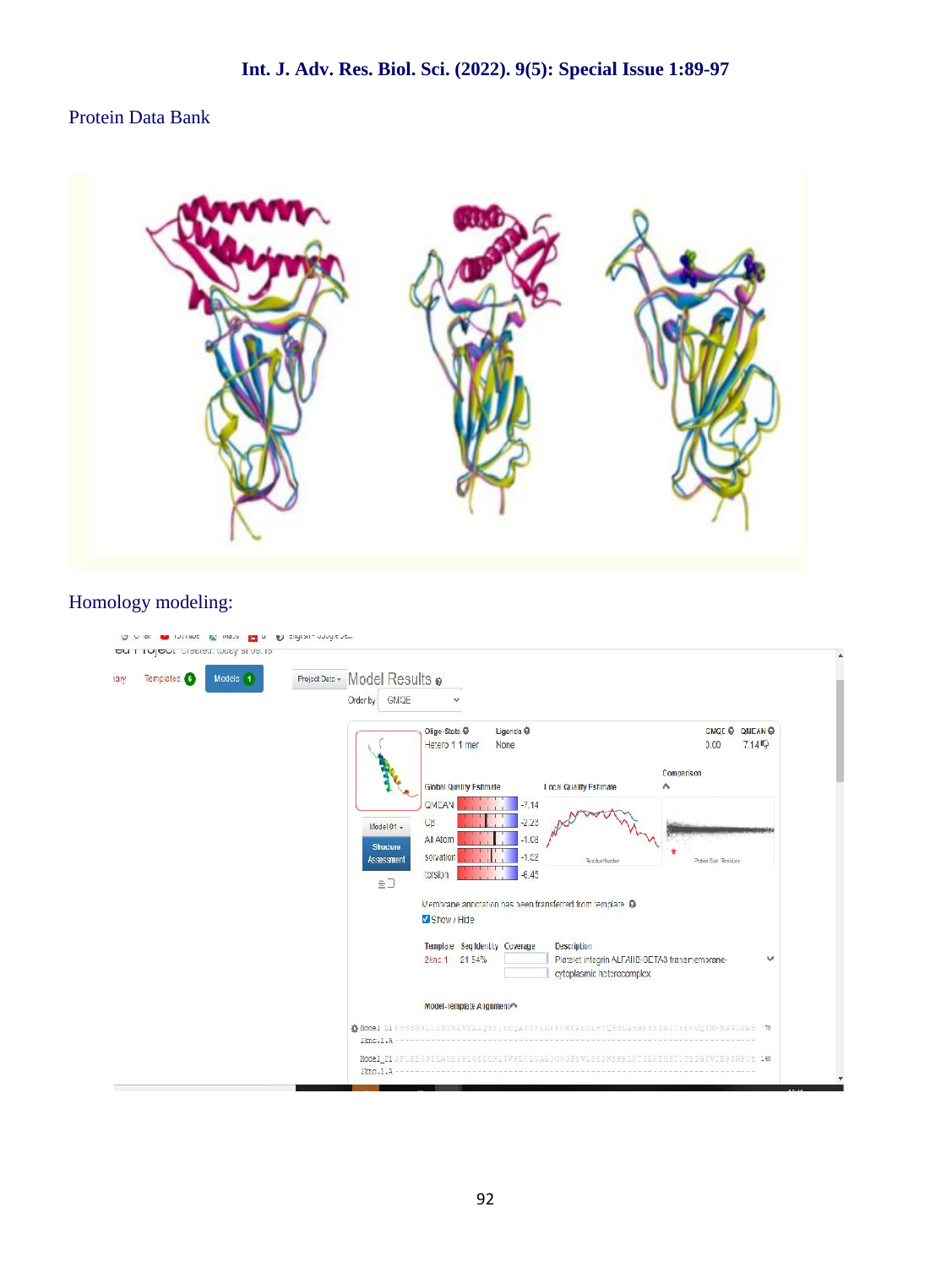#### **Int. J. Adv. Res. Biol. Sci. (2022). 9(5): Special Issue 1:89-97**

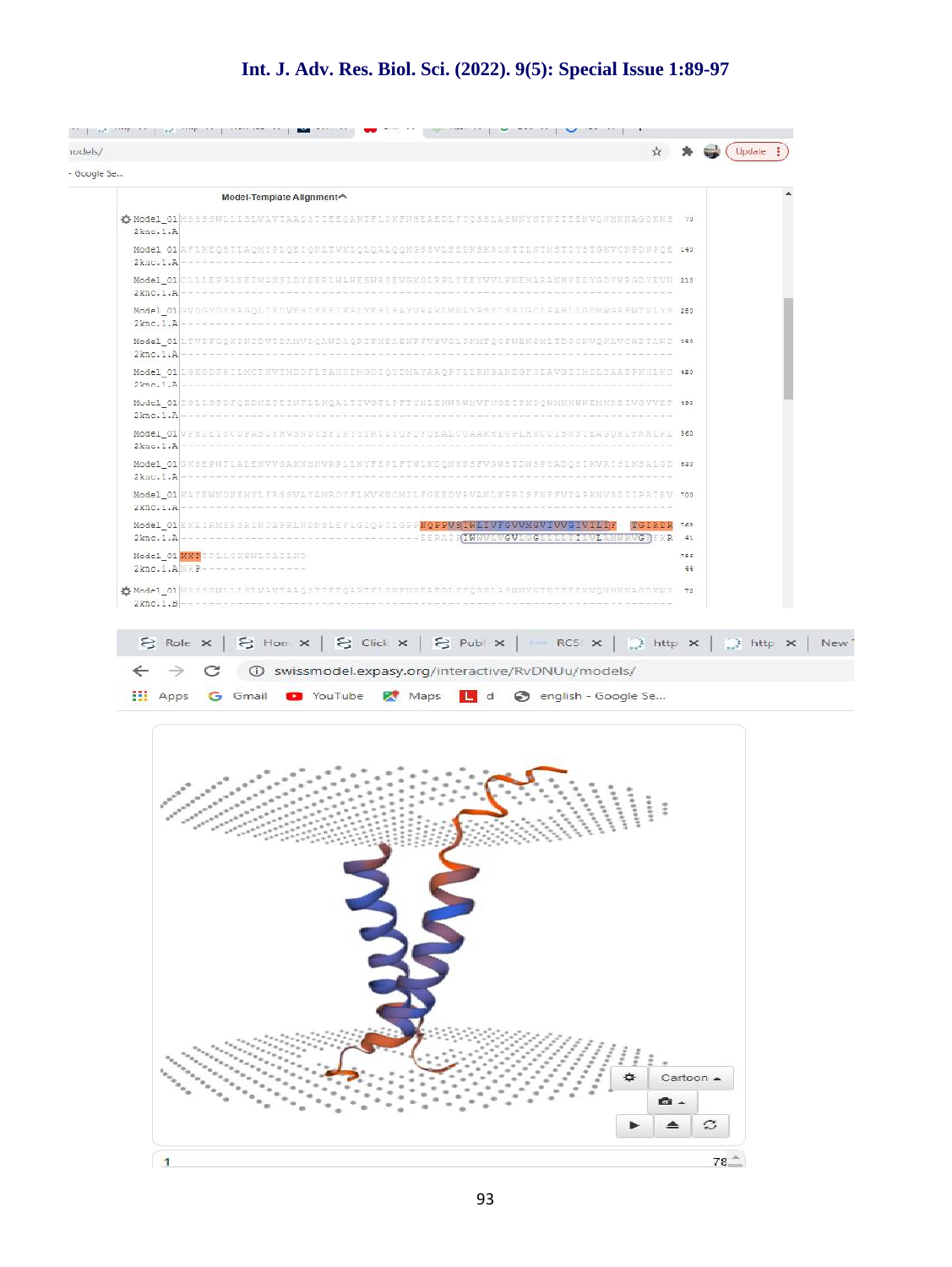## **Int. J. Adv. Res. Biol. Sci. (2022). 9(5): Special Issue 1:89-97**

#### PROTEOPEDIA

|                                                                                                                                                                                                                                                                                                                                                       | 응 Rol [응 acc ] 응 Gi. [응 Pu   G prc   p) httl   New To   @ 5W   鍵 Un   © Re   M Bo   ● 03 - D AC   p httl   p httl   p httl   E 1+F   G Ph  원 x                                                                                                                                                                                                                                      |                                                                                             |                                                                                                                                                                                                                               |                                                                                                                                                                                                                                                                                                                                                                                                                                                                                                                                                                                                                                                                                                                                                                                                                                                                                                                                                                                                                                                                                                                                                                                                                                                                                                               |  |              |                            |          |  |
|-------------------------------------------------------------------------------------------------------------------------------------------------------------------------------------------------------------------------------------------------------------------------------------------------------------------------------------------------------|-------------------------------------------------------------------------------------------------------------------------------------------------------------------------------------------------------------------------------------------------------------------------------------------------------------------------------------------------------------------------------------|---------------------------------------------------------------------------------------------|-------------------------------------------------------------------------------------------------------------------------------------------------------------------------------------------------------------------------------|---------------------------------------------------------------------------------------------------------------------------------------------------------------------------------------------------------------------------------------------------------------------------------------------------------------------------------------------------------------------------------------------------------------------------------------------------------------------------------------------------------------------------------------------------------------------------------------------------------------------------------------------------------------------------------------------------------------------------------------------------------------------------------------------------------------------------------------------------------------------------------------------------------------------------------------------------------------------------------------------------------------------------------------------------------------------------------------------------------------------------------------------------------------------------------------------------------------------------------------------------------------------------------------------------------------|--|--------------|----------------------------|----------|--|
|                                                                                                                                                                                                                                                                                                                                                       | proteopedia.org/wiki/index.php/Resolution                                                                                                                                                                                                                                                                                                                                           |                                                                                             |                                                                                                                                                                                                                               | ACE2 - Angiotensin-converting                                                                                                                                                                                                                                                                                                                                                                                                                                                                                                                                                                                                                                                                                                                                                                                                                                                                                                                                                                                                                                                                                                                                                                                                                                                                                 |  |              |                            | Update : |  |
| ш<br>G<br>Apps                                                                                                                                                                                                                                                                                                                                        | Gmail C YouTube R Maps L d C english - Google Se                                                                                                                                                                                                                                                                                                                                    |                                                                                             |                                                                                                                                                                                                                               | enzyme 2 - Homo sapiens (Human)<br>uniprot.org                                                                                                                                                                                                                                                                                                                                                                                                                                                                                                                                                                                                                                                                                                                                                                                                                                                                                                                                                                                                                                                                                                                                                                                                                                                                |  |              |                            |          |  |
| PROTEOPEDIA<br>$-$ LIFE IN 3D $-$<br>navigation<br>» Main Page<br><b>B</b> Table of Contents<br><b>E</b> Structure Index<br>$R$ andom<br><b>B</b> Recent Changes<br><b>a</b> Help<br><b>B</b> Cookbook<br>search<br>Go<br>Search<br>toolbox<br><b>II</b> Upload file<br><b>B</b> Special pages<br><b>Printable version</b><br><b>B</b> Permanent link | discussion<br>edit this page<br>history<br>article<br>Resolution<br>Resolution, in structure determinations, is the distance corresponding to the smallest observable feature: if two objects are closer than this distance, they appear as one<br>combined blob rather than two separate objects.<br><b>Resolution 2.0 Å</b><br><b>Resolution 1.0 Å</b><br><b>Resolution 3.5 Å</b> | Details at [1]<br>CON<br>Flectron<br>Density<br>Map (?)<br>Details at [2]<br>Details at [3] | electron density map.<br>Determination of Resolution).<br>1 Quick Guide<br>2 Confusion of high vs. low resolution<br>3 What Limits Resolution?<br>4 Electron Density Map vs. Resolution<br>5 Resolution and structure quality | Structure determination by X-ray crystallography or cryo-electron microscopy produces an electron<br>density map (shown in green). The atomic model, shown as sticks, is then built, quided by the<br>In X-ray crystallography, resolution is the smallest distance between crystal lattice planes that is<br>resolved in the diffraction pattern. High numeric values of resolution, such as 4 Å, mean poor<br>resolution, while low numeric values, such as 1.5 Å, mean good resolution.<br>2.05 Å is the median resolution for X-ray crystallographic results in the Protein Data Bank (135,762<br>on May 19, 2019). For comparison, the van der Waals diameter of a carbon atom is 3.4-3.7 A[4], and<br>the length of a covalent carbon-carbon bond is $1.5 \, \text{Al}^{4}$ .<br>If some portions of the macromolecule are less ordered in the crystal than others, these will have a<br>poorer resolution. The "resolution of the crystal" represents the most ordered portions (see<br>After an electron density map is calculated and refined with a fitted atomic model, an uncertainty of<br>atomic position is calculated for each atom in the model. These single-atom uncertainties are called<br>the B factors or temperature values of the atoms (see Temperature).<br><b>Contents</b> [hide] |  | 5.0A<br>3.5A | 2 Log in / request account |          |  |
| Type here to search                                                                                                                                                                                                                                                                                                                                   |                                                                                                                                                                                                                                                                                                                                                                                     |                                                                                             | 6 Determination of Resolution                                                                                                                                                                                                 | 7 Resolution of a reflection vs. resolution of a diffraction data set                                                                                                                                                                                                                                                                                                                                                                                                                                                                                                                                                                                                                                                                                                                                                                                                                                                                                                                                                                                                                                                                                                                                                                                                                                         |  | △●■型40       |                            |          |  |

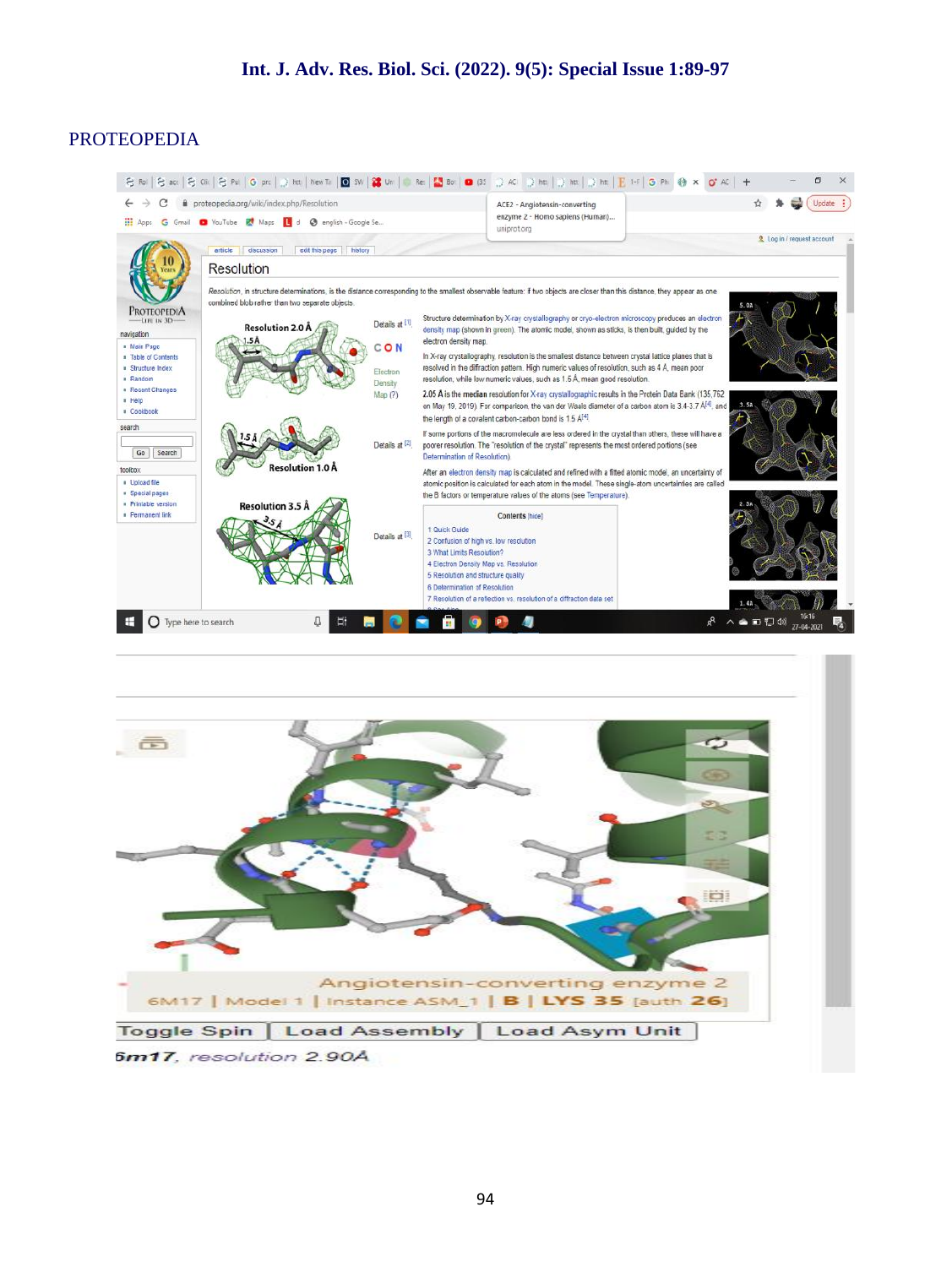#### T.COFFEE ALIGNMENT:

|                                                                          | 응 Rc │응 ac │응 ci │응 Pc │⊝ pc │ ⊙ hc │⊙ Di Sv │앓 sv │ o  x │ Ѿ Bc │ ● Yc │ े Ac │ े Ac │ े Ac │ े Ac │ े Di │ } M │ ├ Ac │ ○ N │ E 1- │ G Pt │ G n │ O Ac │ G tc │ 十                                                                                                                                                                                                                                                                        | σ<br>×                                 |
|--------------------------------------------------------------------------|--------------------------------------------------------------------------------------------------------------------------------------------------------------------------------------------------------------------------------------------------------------------------------------------------------------------------------------------------------------------------------------------------------------------------------------------|----------------------------------------|
| C                                                                        | ebi.ac.uk/Tools/services/web/toolresult.ebi?jobld=tcoffee-I20210427-080351-0211-26613721-p2m&analysis=alignments                                                                                                                                                                                                                                                                                                                           | Update<br>÷                            |
| Apps G Gmail C YouTube E Maps L d @ english - Google Se                  |                                                                                                                                                                                                                                                                                                                                                                                                                                            |                                        |
| Input form<br>Web services                                               | <b>Help &amp; Documentation</b><br><b>Bioinformatics Tools FAQ</b>                                                                                                                                                                                                                                                                                                                                                                         | <share<br>Feedback</share<br>          |
| CLUSTAL W (1.83) multiple sequence alignment                             |                                                                                                                                                                                                                                                                                                                                                                                                                                            |                                        |
| tr ABA7I2V4H9 ABA7I2V4H9_HUMAN                                           | MSSSSHLLLSLVAVTAAQSTIEEQAKTFLDKFNHEAEDLFYQSSLASHNY                                                                                                                                                                                                                                                                                                                                                                                         |                                        |
|                                                                          | tr ABA7I2V3N4 ABA7I2V3N4_HUMAN NTNITEENVQNNNNAGDKWSAFLKEQSTLAQMYPLQEIQNLTVKLQLQAL<br>tr   ABA7I2V4H9   ABA7I2V4H9_HUMAN NTNITEENVQMMMAGDKWSAFLKEQSTLAQMYPLQEIQNLTVKLQLQAL                                                                                                                                                                                                                                                                  |                                        |
| tr   ABA7I2V4H0   ABA7I2V4H8_HUMAN                                       | tr   ABA7I2V3N4   ABA7I2V3N4_HUWAN QQNGSSVLSEDKSKRLNTILNTMSTIYSTGKVCNPDNPQECLLLEPGLNE<br>QQNGSSVLSEDKSKRLNTILNTMSTIYSTGKVCNPDNPQECLLLEPGLNE                                                                                                                                                                                                                                                                                                |                                        |
| tr   ABA7I2V4H9   ABA7I2V4H8_HUMAN                                       | tr   ABA7I 2V3N4   ABA7I 2V3N4 HUMAN IMANSLOYNERLWANESHRSEVGKOLRPLYEEYVVLKNEMARANHYEDYG<br>IMANSLOYNERLWANESHRSEVGKQLRPLYEEYVVLKNEMARANHYEDYG                                                                                                                                                                                                                                                                                              |                                        |
| tr ABA7I2V3N4 ABA7I2V3N4_HUMAN<br>tr   ABA7I2V4HB   ABA7I2V4HB_HUMAN     | DYMRGDYEVNGVDGYDYSRGQLIEDVEHTFEEIKPLYEHLHAYVRAKLMN<br>DYMRGDYEVNOVDGYDYSRGQLIEDVEHTFEEIKPLYEHLHAYVRAKLMN                                                                                                                                                                                                                                                                                                                                   |                                        |
| tr   ABA7I2V3N4   ABA7I2V3N4_HUMAN<br>tr   ABA7I2V4H9   ABA7I2V4H8_HUMAN | AYPSYISPIGCLPAHLLGDMWGRFWTNLYSLTVPFGQKPNIDVTDAMVDQ<br>AYPSYISPIGCLPAHLLGDMWGRFWTNLYSLTVPFGQKPNIDVTDAMVDQ                                                                                                                                                                                                                                                                                                                                   |                                        |
|                                                                          | tr   ABA7I2V3N4   ABA7I2V3N4_HUMAN AkDAQRIFKEAEKFFV5VGLPN/ITQGFMENSMLTDPGNVQKAVCHPTAHD<br>tr   ABA7I2V4H9   ABA7I2V4H9_HUMAN AuDAQRIFKEAEKFFVSVGLPIWITQGFWENSMLTDPGWQKAVCHPTAHD                                                                                                                                                                                                                                                            |                                        |
|                                                                          | tr   ABA7I2V3N4   ABA7I2V3N4_HUMAN LGKGDFRILMCTKVTMDDFLTAHHEMGHIQVDMAYAAQPFLLRNGANEGF<br>tr   ABA7I 2V4H9   ABA7I 2V4H8 HUMAN LGKGDFRILMCTKVTMDDFLTAHHEMGHIQYDMAYAAQPFLLRNGANEGF                                                                                                                                                                                                                                                           |                                        |
|                                                                          | tr   ABA7I2V3N4   ABA7I2V3N4 HUMAN HEAVGEIMSLSAATPKHLKSIGLLSPDFOEDNETEINFLLKOALTIVGTL<br>tr   ABA7I2V4H9   ABA7I2V4H9_HUMAN HEAVGEIMSLSAATPKHLKSIGLLSPDFQEDNETEINFLLKQALTIVGTL                                                                                                                                                                                                                                                             |                                        |
| FELARATENANGIARATENANG NEMAN PETYNESYARKANGKE<br>O Type here to search   | tr ABA712V3N4 ABA712V3N4_HUMAN PFTYMLEKWRWWFKGEIPKDQWMKWMWEMKREIVGVVEPVPHDETYCDP<br>Ei                                                                                                                                                                                                                                                                                                                                                     |                                        |
| $\approx$ 80                                                             | $\texttt{S} \texttt{a} \mid \texttt{S} \texttt{w} \mid \texttt{S} \texttt{w} \mid \texttt{S} \texttt{w} \mid \texttt{S} \texttt{w} \mid \texttt{S} \texttt{w} \mid \texttt{S} \texttt{w} \mid \texttt{S} \texttt{w} \mid \texttt{S} \texttt{w} \mid \texttt{S} \texttt{w} \mid \texttt{S} \texttt{w} \mid \texttt{S} \texttt{w} \mid \texttt{S} \texttt{w} \mid \texttt{S} \texttt{w} \mid \texttt{S} \texttt{w} \mid \texttt{S} \texttt{$ | α<br>х                                 |
| С                                                                        | ebi.ac.uk/Tools/services/web/toolresult.ebi?jobId=tcoffee-I20210427-080351-0211-26613721-p2m&analysis=alignments                                                                                                                                                                                                                                                                                                                           | Update                                 |
|                                                                          | Apps G Gmail C YouTube K Maps L d C english - Google Se                                                                                                                                                                                                                                                                                                                                                                                    |                                        |
| Input form<br>Web services                                               | <b>Help &amp; Documentation</b><br><b>Bioinformatics Tools FAQ</b>                                                                                                                                                                                                                                                                                                                                                                         | <share<br><b>R</b> Feedback</share<br> |
|                                                                          | tr ABA7I2V3N4 ABA7I2V3N4_HUMAN LGKGDFRILMCTKVTMDDFLTAHHEMGHIQYDMAYAAQPFLLRNGANEGF<br>tr   ABA7I2V4H8   ABA7I2V4H8_HUMAN LGKGDFRILMCTKVTMDDFLTAHHEMGHIQYDMAYAAQPFLLRNGANEGF                                                                                                                                                                                                                                                                 |                                        |
|                                                                          | tr   A0A7I2V3N4   A0A7I2V3N4_HUNAN HEAVGEIMSLSAATPKHLKSIGLLSPDFQEDNETEINFLLKQALTIVGTL<br>tr ABA7I2V4H0 ABA7I2V4H0 HUNAN HEAVGEIMSLSAATPKHLKSIGLLSPDFQEDNETEINFLLKQALTIVGTL                                                                                                                                                                                                                                                                 |                                        |
|                                                                          | tr A0A7I2V3N4 A0A7I2V3N4_HUNAN PFTYMLEKWRWNVFKGEIPKDQWNKKWWEMKREIVGVVEPVPHDETYCDP<br>tr   ABATI2V4H9   ABATI2V4H9_HUNAN PFTYMLEKWRWN/FKGEIPKDQWNKKWLEMKREIVG/VEPVPHDETYCDP                                                                                                                                                                                                                                                                 |                                        |
|                                                                          | tr   ABA7I2V3N4   ABA7I2V3N4_HUMAN ASLFHVSNDYSFIRYYTRTLYQFQFQEALCQAAKHEGPLHKCDISNSTEA<br>tr ABA7I2V4H0 ABA7I2V4H0_HUMAN ASLFHVSNDYSFIRYYTRTLYQFQFQEALCQAAKHEGPLHKCDISNSTEA                                                                                                                                                                                                                                                                 |                                        |
|                                                                          | tr ABA7I2V3N4 ABA7I2V3N4_HUNAN GQKLFNMLRLGKSEPVITLALENVVGAKNINNRPLLNVFEPLFTVLKDQNK<br>tr ABA7I2V4H8 ABA7I2V4H8_HUMAN GQKLFMMLRLGKSEPWTLALEMVVGAKNMMVRPLLMYFEPLFTWLKDQNK                                                                                                                                                                                                                                                                    |                                        |
|                                                                          | tr   AGA7I2V3N4   AGA7I2V3N4_HUNAN NSFVG/STDI/SPYADQSIKVRISLKSALGDKAYE/INDNENYLFRSSVAYA<br>tr   ABA7I2V4H0   ABA7I2V4H0_HUNAN NSFVGNSTDNSPYADQSIKVRISLKSALGDKAYEMNDNENYLFRSSVAYA                                                                                                                                                                                                                                                           |                                        |
|                                                                          | tr   A0A7I2V3N4   A0A7I2V3N4_HUNAN MRQYFLKVKNQMILFGEEDVRVANLKPRISFNFFVTAPKNVSDIIPRTEV<br>tr ABA7I2V4H9 ABA7I2V4H9_HUMAN MRQYFLKVKNQMILFGEEDVRVANLKPRISFNFFVTAPKNVSDIIPRTEV                                                                                                                                                                                                                                                                 |                                        |

 $\mathbb Q$ 

Ħ.

 $\blacksquare$ O Type here to search

88994 n Ω

Į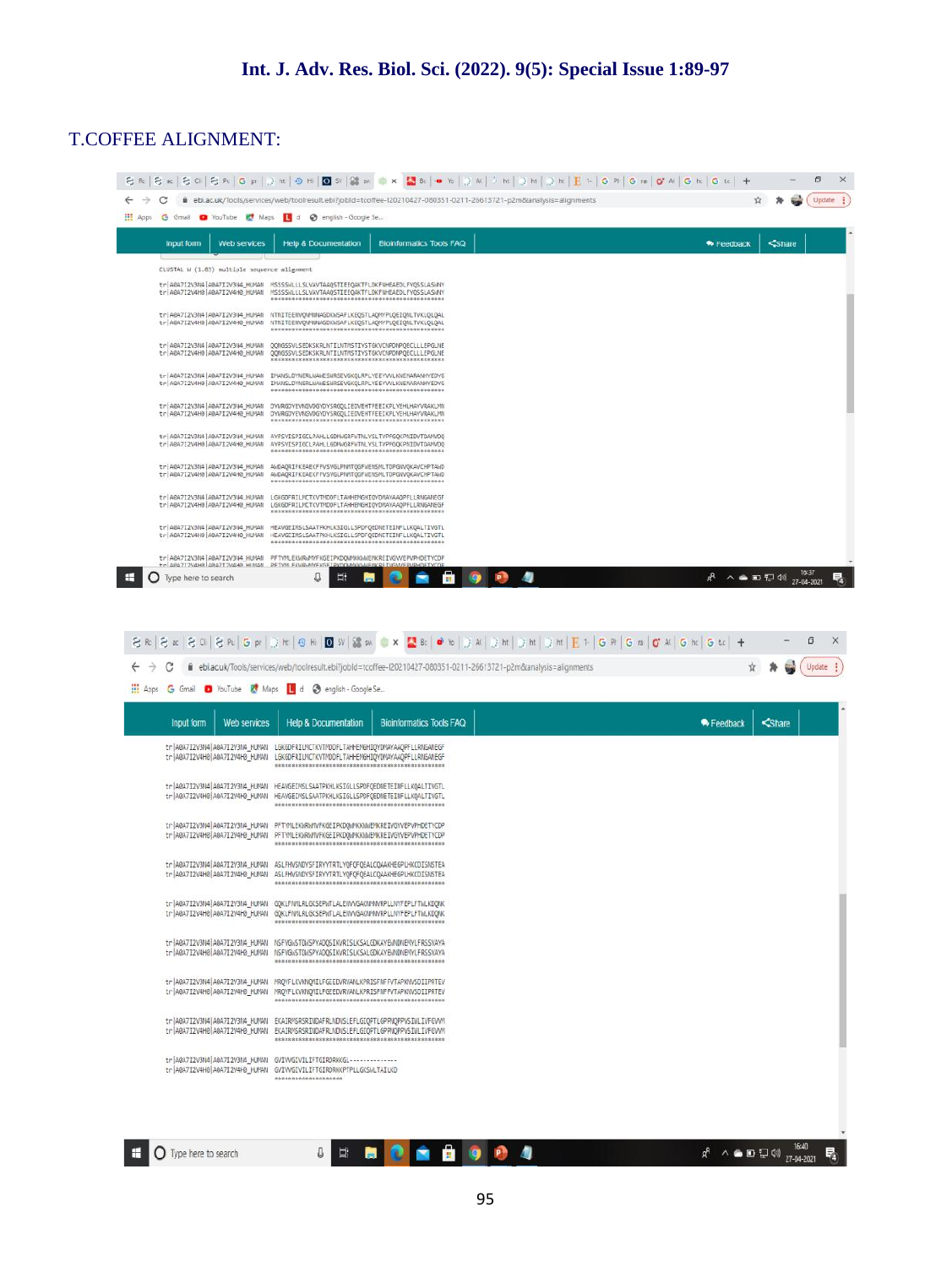## **Conclusion**

The SARS-CoV-2 S protein is highly conserved among all human Coronaviruses (HCoVs) and is involved in receptor recognition, viral attachment, and entry into host cells. Due to its indispensable functions, it represents one of the most important targets for COVID-19 vaccine and therapeutic research

## **References**

- 1. Arnold K, Bordoli L, Kopp J, Schwede T. The SWISS-MODEL workspace: A web based environment for protein structure homology modelling. *Bioinformatics.* 2006;22:195– 201. [PubMed] [Google Scholar]
- 2. Chen Y, Guo Y, Pan Y, Zhao ZJ. Structure analysis of the receptor binding of 2019-nCoV. *BiochemBiophys Res Commun.* 2020;17:S0006– 291X(20)30339. [Google Scholar]
- 3. Coutard B, Valle C, de Lamballerie X, Canard B, Seidah NG, Decroly E. The spike glycoprotein of the new coronavirus 2019-nCoV contains a furin-like cleavage site absent in CoV of the same<br>clade Antiviral 11. clade. *Antiviral Res.* 2020;10(176):104742. [PMC free article] [PubMed] [Google Scholar]
- 4. Laskowski RA, MacArthur MW, Moss DS, Thornton JM. PROCHECK - a program to check the stereochemical quality of protein structures. *J ApplCrystallogr.* 1993;26:283– 91. [Google Scholar]
- 5. Chen Y, Guo Y, Pan Y, Zhao ZJ. Structure analysis of the receptor binding of 2019-nCoV. *BiochemBiophys Res Commun.* 2020;17:S0006– 291X(20)30339. [Google Scholar]
- 6 .Coutard B, Valle C, de Lamballerie X, Canard B, Seidah NG, Decroly E. The spike glycoprotein of the new coronavirus 2019-nCoV contains a furin-like cleavage site absent in CoV of the same clade. *Antiviral Res.* 2020;10(176):104742. [PMC free article] [PubMed] [Google Scholar]
- 7. Laskowski RA, MacArthur MW, Moss DS, Thornton JM. PROCHECK - a program to check the stereochemical quality of protein structures. *J ApplCrystallogr.* 1993;26:283– 91. [Google Scholar]
- 8. Li F. Receptor recognition and cross species infections of SARS coronavirus. *Antiviral Res.* 2013;100:246– 254. [PMC free article] [PubMed] [Google Scholar]
- 9. Lu G, Wang Q, Gao GF. Bat-to-human: spike features determining 'host jump' of coronaviruses SARS-CoV, MERS-CoV, and beyond. *Trends Microbiol.* 2015;23:468–478. [PMC free article] [PubMed] [Google Scholar]
- Mosier DE. How HIV changes its tropism: evolution and adaptation? *CurrOpin HIV AIDS.* 2009;4:125–130. [PMC free article] [PubMed] [Google Scholar]
- 11. Ortega JT, Serrano ML, Suárez AI, Baptista J, Pujol FH, Cavallaro LV, et al. Antiviral activity of flavonoids present in aerial parts of Marcetiataxifolia against Hepatitis B virus, Poliovirus, and Herpes simplex virus in vitro. *EXCLI J.* 2019;18:1037–1048. [PMC free article] [PubMed] [Google Scholar]
- 12. Pedretti A, Villa L, Vistoli G. VEGA An open platform to develop chemo-bioinformatics applications, using plug-in architecture and script programming. *J Comput Aided Mol Des.* 2004;18:167– 73. [PubMed] [Google Scholar]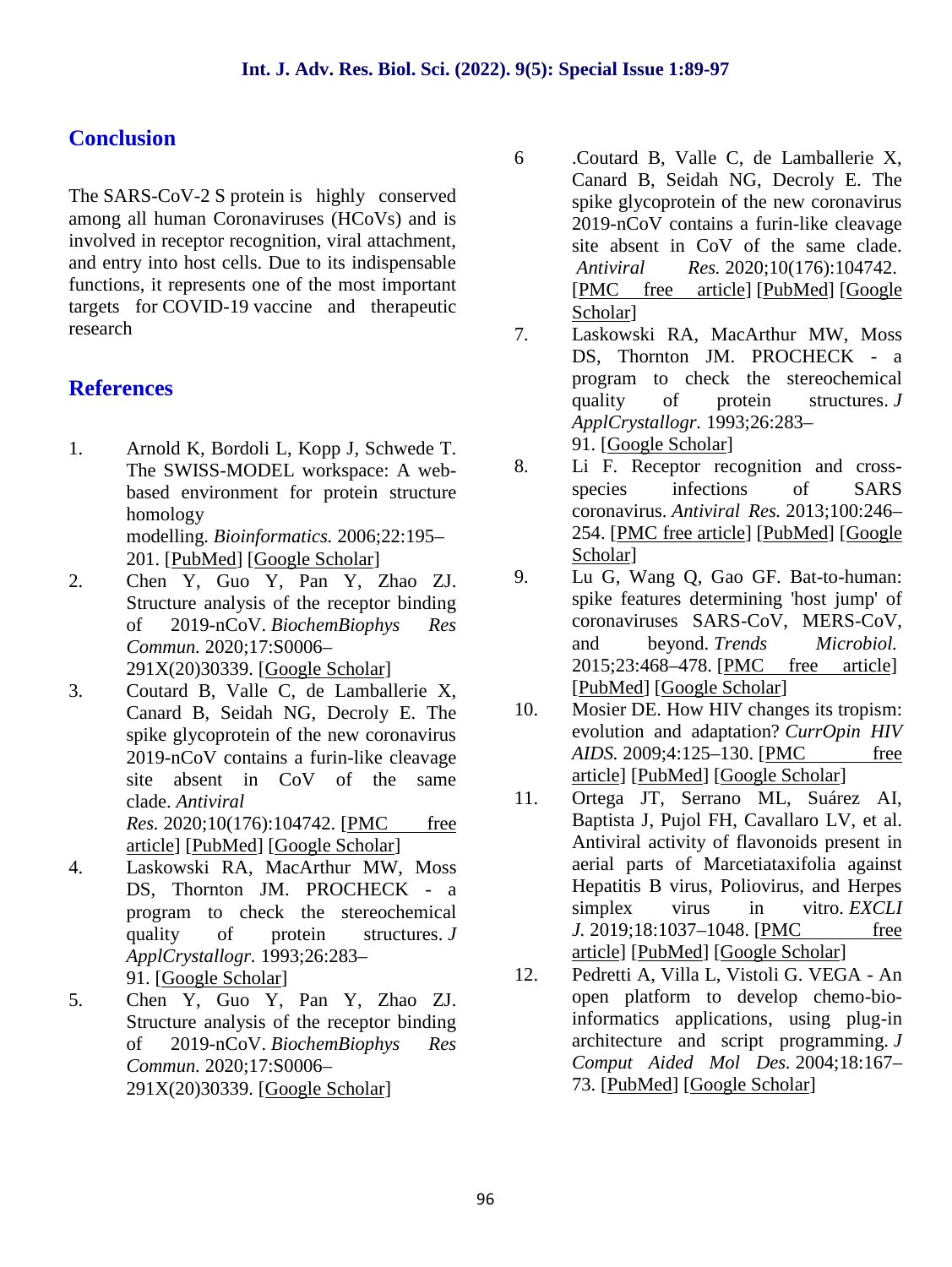- 13. Phillips JC, Braun R, Wang W, Gumbart J, Tajkhorshid E, Villa E, et al. Scalable molecular dynamics with NAMD. *J Comput Chem.* 2005;26:1781–802. [PMC free article] [PubMed] [Google Scholar]
- 14. Pierce BG, Wiehe K, Hwang H, Kim B-H, Vreven T, Weng Z. ZDOCK server: interactive docking prediction of protein– protein complexes and symmetric multimers. *Bioinformatics.* 2014;30:1771– 3. [PMC free article] [PubMed] [Google Scholar]
- 15. Satija N, Lal SK. The molecular biology of SARS coronavirus. *Ann NY Acad Sci.* 2007:1102:26–38. **[PMC** free article] [PubMed] [Google Scholar]
- 16. Shang J, Wan Y, Liu C, Yount B, Gully K, Yang Y, et al. Structure of mouse 18. coronavirus spike protein complexed with receptor reveals mechanism for viral entry. *PLoSPathog.* 2020;16(3):e1008392. [PMC free article] [PubMed] [Google Scholar]
- 17. Vanommeslaeghe K, Hatcher E, Acharya C, Kundu S, Zhong S, Shim J, et al. CHARMM general force field: A force field for drug-like molecules compatible with the CHARMM all-atom additive biological force fields. *J Comput Chem.* 2010;31:671–90. [PMC free article] [PubMed] [Google Scholar]
- 18. Vinoth, M., and Natarajan, B., "Isolation, characterization, antibiological and anticancer activity of Tetrahydrobenzochromone glycosides from leaf of Melochia corchorifolia." Rasayan Journal of Chemistry, 14(2), pp. 768-777, 2021.
- 19. Vinoth, M., and Natarajan, B., "Isolation, structural elucidation of flavonolignan derivative from Melochia corchorifolia - Evaluation of their biological, anticancer activity, and molecular docking studies." Rasayan Journal of Chemistry, 14(3), pp. 166-1679, 2021.
- Vinoth, M., and Natarajan, B., and ShanmugaSundaram, C., "Characterization and evaluation ethyl acetate extract of Melochia corchorifolia leaf- anticancer antibiological and molecular docking studies on breast cancer estrogen receptor." Indian Journal of Chemical Technology, 28(2), pp. 188- 196, 2021.
- 21. Vinoth, M., and Natarajan, B., "Evaluation of phytochemical, anthelmintic activity and Antidiabetic activity-Melochia corchorifolia ethanol extract." International Journal of Research in Pharmaceutical Sciences, 12(1), pp. 1-6, 2021.
- 18. Walls AC, Park YJ, Tortorici MA, Wall A, McGuire AT, Veesler D. Structure, function, and antigenicity of the SARS- CoV-2 spike glycoprotein. *Cell.* 2020;6:S0092– 8674(20)30262. [PMC free article] [PubMed] [Google Scholar]
- 19. Wan Y, Shang J, Graham R, Baric RS, Li L. Receptor recognition by novel coronavirus from Wuhan: An analysis based on decade-long structural studies of SARS. *J Virol.* 2020:epub ahead of print. [PMC free article] [PubMed] [Google Scholar]
- 20. Wiederstein M, Sippl MJ. ProSA-web: interactive web service for the recognition of errors in three-dimensional structures of proteins. *Nucleic Acids Res.* 2007;35:W407-10. [PMC free article] [PubMed] [Google Scholar]
- 21. Wong MC, JavornikCreegen SJ, Ajami NJ, Petrosino JF. Evidence of recombination in coronaviruses implicating pangolin origins of nCoV- 2019. *bioRxiv.* 2020 doi: 10.1101/2020.02.07.939207. Available from: [CrossRef] [Google Scholar]